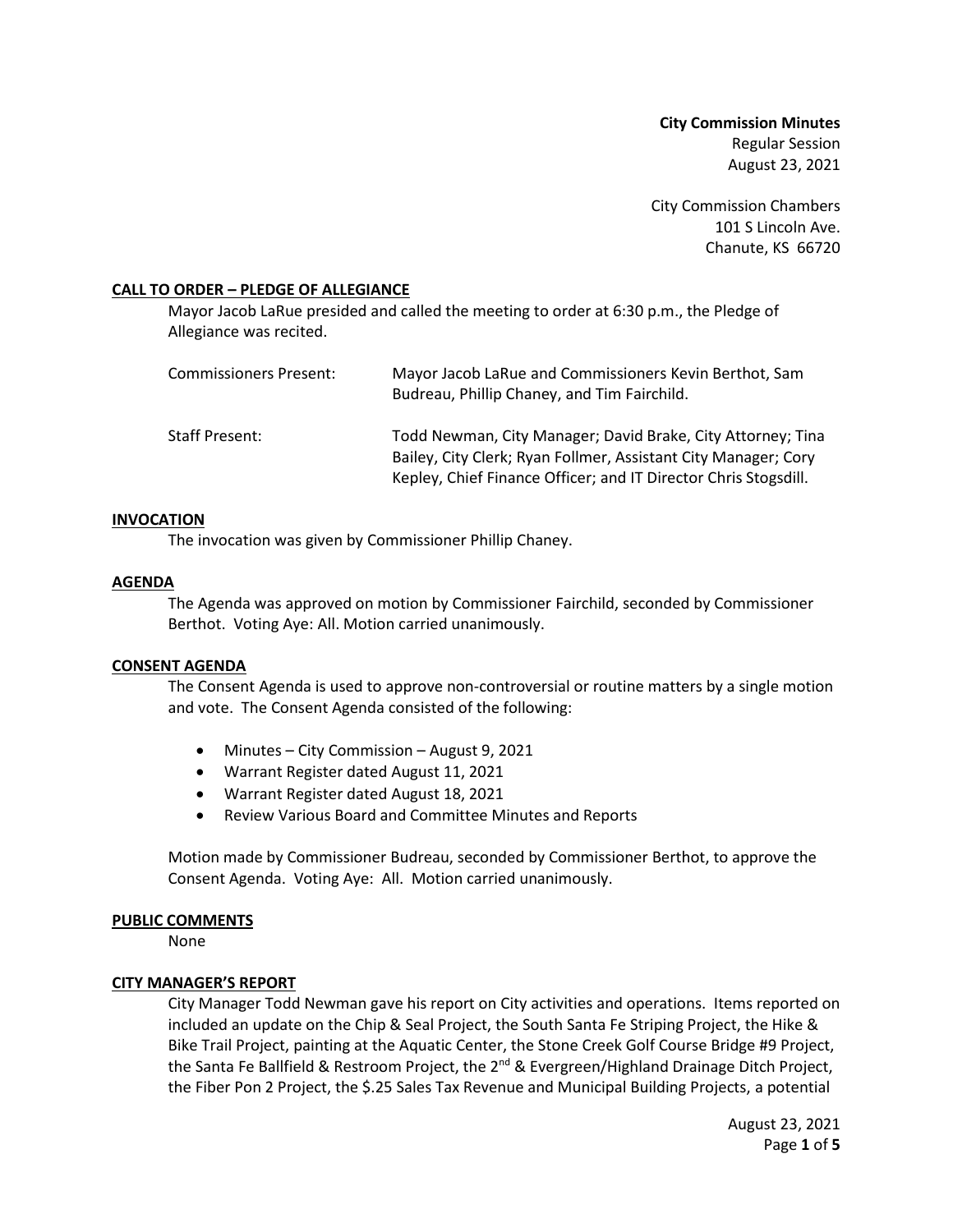$21<sup>st</sup>$  & Plummer Cost Share Project, a TA Grant for further development of City sidewalks, the Water Plant Project, the Wastewater Treatment Plant Project, and he reported that the final Revolving Loan Fund (RLF) payment from Playmakers has been received.

General discussion was made.

Commissioner Chaney requested that City staff provide the Commission with a Profit and Loss Statement for the 2021 Swim Season for future rate review and discussion.

Commissioner Budreau requested that City staff research a citizen complaint of site obstruction from a bush located at the intersection of  $1<sup>st</sup>$  & Plummer.

## **PUBLIC HEARING**

## **CONDUCT PUBLIC HEARING FOR 2022 MUNICIPAL BUDGET AND TAX RATE**

Conduct a Public Hearing for the proposed 2022 Municipal Budget & Tax Rate and for that purpose, Mayor LaRue opened a hearing at 6:45 p.m.

As there were no comments from the public the Public Hearing was closed at 6:46 p.m.

### **NEW BUSINESS**

## **2022 BUDGET – REVENUE NEUTRAL RATE (RNR) RESOLUTION**

The State of Kansas has passed new laws applicable to municipal budgets. If the City's actual ad valorem tax exceeds the revenue collected in a prior year, the municipality must refund any excess, unless a resolution authorizing an amount in excess of the revenue neutral rate is passed prior to adoption of the budget.

Based on the preliminary real estate valuation received from the County Clerk, the proposed budget and mill levy does not exceed the revenue neutral rate. However, passing a resolution will avoid tiny refunds to all of the real estate owners if the actual value is higher at the time of assessment.

The proposed Resolution does not affect the 2022 budget or the mill levy rate, which is set by separate action of the City Commission.

General discussion was made. Comments were made by City Manager Todd Newman and City Attorney David Brake.

Motion made by Commissioner Budreau, seconded by Commissioner Fairchild, to adopt a Resolution to Levy a Property Tax Rate that May Exceed the Revenue Neutral Rate. Voting Aye: All. Motion carried unanimously.

The Resolution was assigned: No. 2021-68.

### **2022 BUDGET ADOPTION AND CERTIFICATION**

The County Clerk has submitted a preliminary assessed value for Chanute at \$59,376,255. Based on this assessment, the value of one mill should be approximately \$59,376, which is \$3,600 less per mill than the last year's mill value of \$62,976. The estimated Revenue Neutral Rate (RNR) for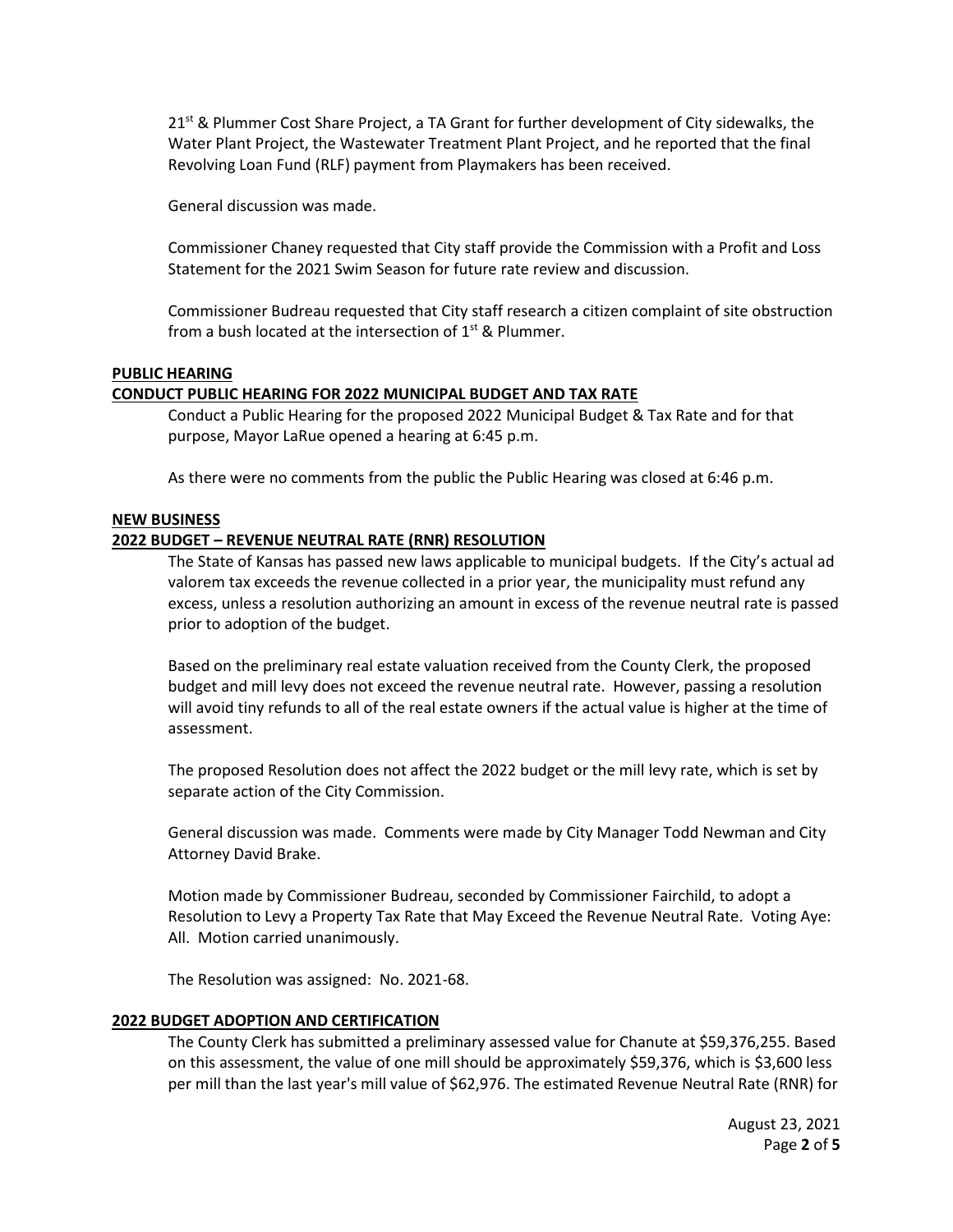the 2022 budget is 43.360 mills which is .172 less than the Neosho County provided rate of 43.532.

The 2022 Budget Certification establishes a maximum spending limit of \$59,625,968. This limit is 2.6% higher than the 2021 limit of \$58,062,151. The Property tax levy is set at \$2,574,557, which is less than the 2021 proposed levy of \$2,584,500.

A Public Hearing for the 2022 Municipal Budget has been conducted.

General discussion was made. Comments were made by City Attorney David Brake.

Motion made by Commissioner Budreau, seconded by Commissioner Berthot, to adopt the 2022 Budget as published and authorize the Governing Body to sign the Certificate. Voting Aye: All. Motion carried unanimously.

### **FIBER RATES**

At the August 9, 2021 regular City Commission meeting there was a consensus from the Governing Body to review Fiber rates.

Fiber has 406 Residential, 111 Commercial, and 7 Industrial customers. To date the City of Chanute has projected revenue of \$689,395 with \$661,969 in expenses with a net revenue of \$27,426 for fiscal year 2022.

City Manager Todd Newman provided a brief overview of Commercial, Industrial, and Residential Fiber Rates.

General discussion was made. Comments were made by City Manager Todd Newman and IT Director Chris Stogsdill.

Commission consensus was for City staff to provide the Commission with a cost estimate for software that could allow the City to throttle down bandwidth and provide tiered rates for City fiber customers.

### **CONSIDER LANDFILL TONNAGE RATE INCREASE**

Landfill tonnage rates were discussed during a recent City Budget Work Session and City staff is suggesting a rate increase from \$50 per ton to \$60 per ton. The current rate of \$50 per ton was established September 2020. The tonnage rate does not include the State Solid Waste Fee set at \$1.00 per ton.

Per Ordinance 2588, before the City Manager can change any landfill rate, the proposed change must be placed before the City Commission at a regularly scheduled meeting.

General discussion was made. Comments were made by City Manager Todd Newman, Assistant City Manager Ryan Follmer, and Chief Finance Officer Cory Kepley.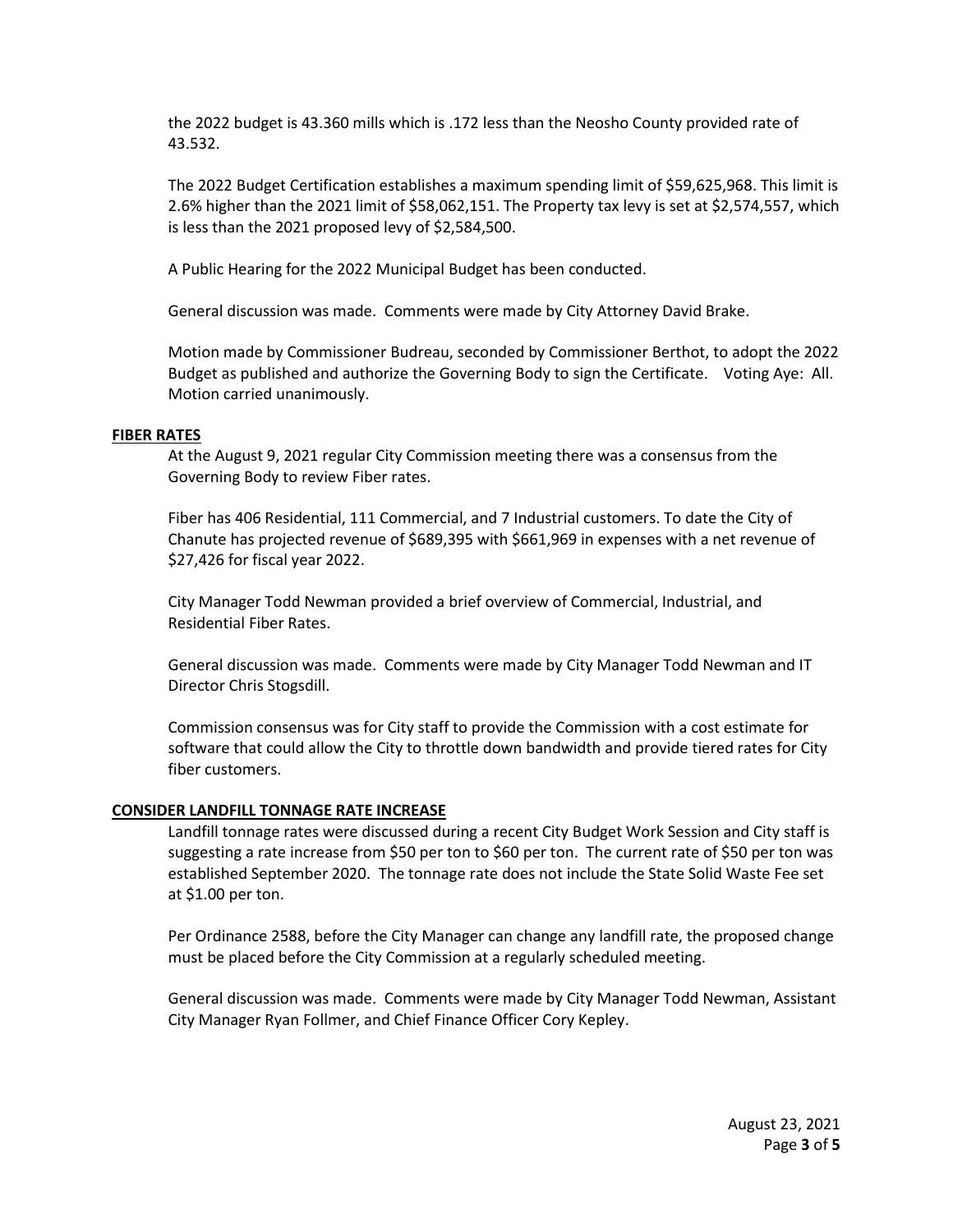Motion made by Commissioner Budreau, seconded by Commissioner Chaney, to authorize the City Manager to change the current landfill tonnage rate and set the tonnage rate at \$60 per ton, effective September 1, 2021. Voting Aye: All. Motion carried unanimously.

Commission consensus was for City staff to provide the Commission with an estimated cost for future closure of the City Landfill and to add this projected cost to the CIP list for further review and discussion.

Commission consensus was for City staff to provide the Commission with an estimated cost for development of a C&D Landfill and to place this item on a future Agenda for review and discussion.

## **REQUEST FOR DONATION OF OSA MARTIN SUBDIVISION LOTS**

Advanced System Homes, Inc. was awarded funds from Chanute Housing Improvement Program (CHIP) to assist them in constructing two (2) new homes. The Land Bank would like to request two (2) lots in the Osa Martin Subdivision be donated to them for the purpose of Advanced System Homes, Inc. to build two (2) new spec homes.

There are currently 13 available/buildable lots and 16 undeveloped platted lots in the Osa Martin Subdivision.

Donate two (2) lots in Osa Martin valued at \$7,500 each to the Land Bank.

City of Chanute Land Bank Administrator Kim Ewert provided a brief overview of their request.

General discussion was made. Comments were made by City Manager Todd Newman, City Attorney David Brake, and Assistant City Manager Ryan Follmer.

Commission consensus was to table this item and for City staff to work with the Advanced System Homes and to draft a contract for donation of two (2) specific lots in the Osa Martin Subdivision directly to Advanced System Homes with the intent of building two (2) new spec homes as presented. This item will be placed on the next Agenda for consideration.

# **PROPERTY RESOLUTION – 209 SOUTH HIGHLAND PROPERTY RESOLUTION – 1418 SOUTH EVERGREEN PROPERTY RESOLUTION – 1420 SOUTH EVERGREEN PROPERTY RESOLUTION – 409 NORTH HIGHLAND PROPERTY RESOLUTION – 1202 SOUTH FOREST PROPERTY RESOLUTION – 115 NORTH FOREST PROPERTY RESOLUTION – 315 NORTH KANSAS**

Ted Boatwright, property owner of 209 South Highland commented on the City's Code Enforcement Ordinance and City staff.

General discussion was made. Comments were made by City Manager Todd Newman.

Commissioner Chaney commented on the 1202 South Forest Property Resolution.